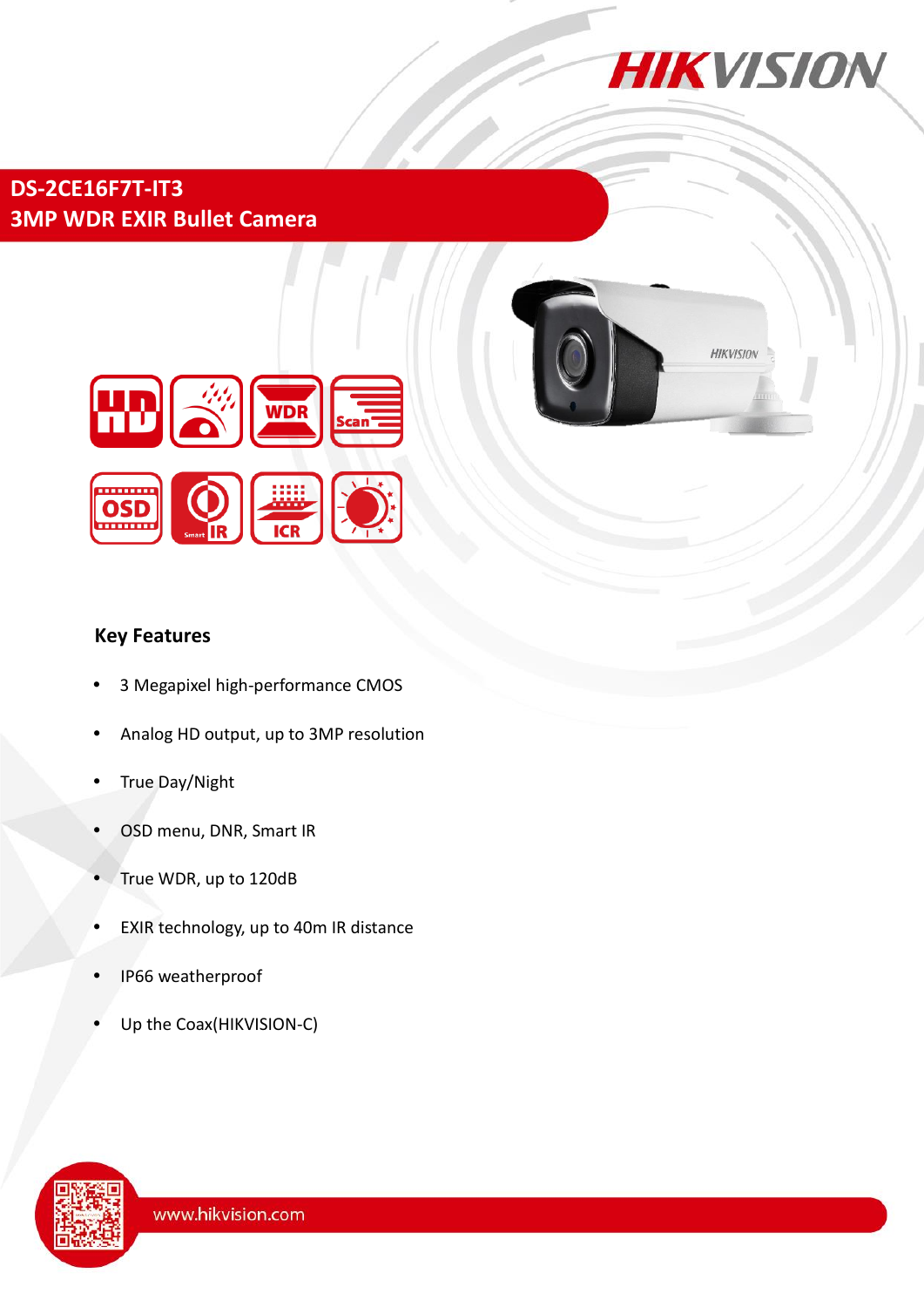

# **Specifications**

| Camera                      |                                                                                           |
|-----------------------------|-------------------------------------------------------------------------------------------|
| Image Sensor                | <b>3MP CMOS Image Sensor</b>                                                              |
| <b>Effective Pixels</b>     | 2052(H)*1536(V)                                                                           |
| Min. illumination           | 0.01 Lux @ (F1.2, AGC ON), 0 Lux with IR                                                  |
| <b>Shutter Time</b>         | $1/25(1/30)$ s to $1/50,000$ s                                                            |
| Lens                        | 2.8mm, 3.6mm, 6mm, 8mm, 12mm, 16mm optional                                               |
|                             | Angle of View: 84°(2.8mm), 67.8°(3.6mm), 44.6°(6mm), 31.6°(8mm), 20.2°(12mm), 15.8°(16mm) |
| Lens Mount                  | M12                                                                                       |
| Day & Night                 | ICR                                                                                       |
| Angle Adjustment            | Pan: 0° - 360°; Tilt:0° - 90°; Rotate: 0° - 360°                                          |
| Synchronization             | Internal Synchronization                                                                  |
| <b>WDR</b>                  | 120dB                                                                                     |
| Video Frame Rate            | 1920×1536@18fps                                                                           |
| HD Video Output             | 1 Analog HD output                                                                        |
| S/N Ratio                   | >62dB                                                                                     |
|                             |                                                                                           |
| <b>Menu</b>                 |                                                                                           |
| AGC                         | Support                                                                                   |
| D/N Mode                    | Color/BW/SMART                                                                            |
| White Balance               | ATW/ MWB                                                                                  |
| <b>BLC</b>                  | Support                                                                                   |
| <b>Functions</b>            | Wide Dynamic Range, Digital noise reduction, Mirror, SMART IR                             |
| <b>General</b>              |                                                                                           |
| <b>Operating Conditions</b> | -40 °C - 60 °C (-40 °F - 140 °F), Humidity 90% or less (non-condensing)                   |
| Power Supply                | 12 VDC $\pm$ 15%                                                                          |
| Power Consumption           | Max. 5W                                                                                   |
| <b>Protection Level</b>     | <b>IP66</b>                                                                               |
| IR Range                    | Up to 40m                                                                                 |
| Communication               | Up the coax, Protocol: HIKVISION-C (TVI output)                                           |
| <b>Dimensions</b>           | 86.7mm×81.6mm×226mm (3.41"×3.23"×8.67")                                                   |